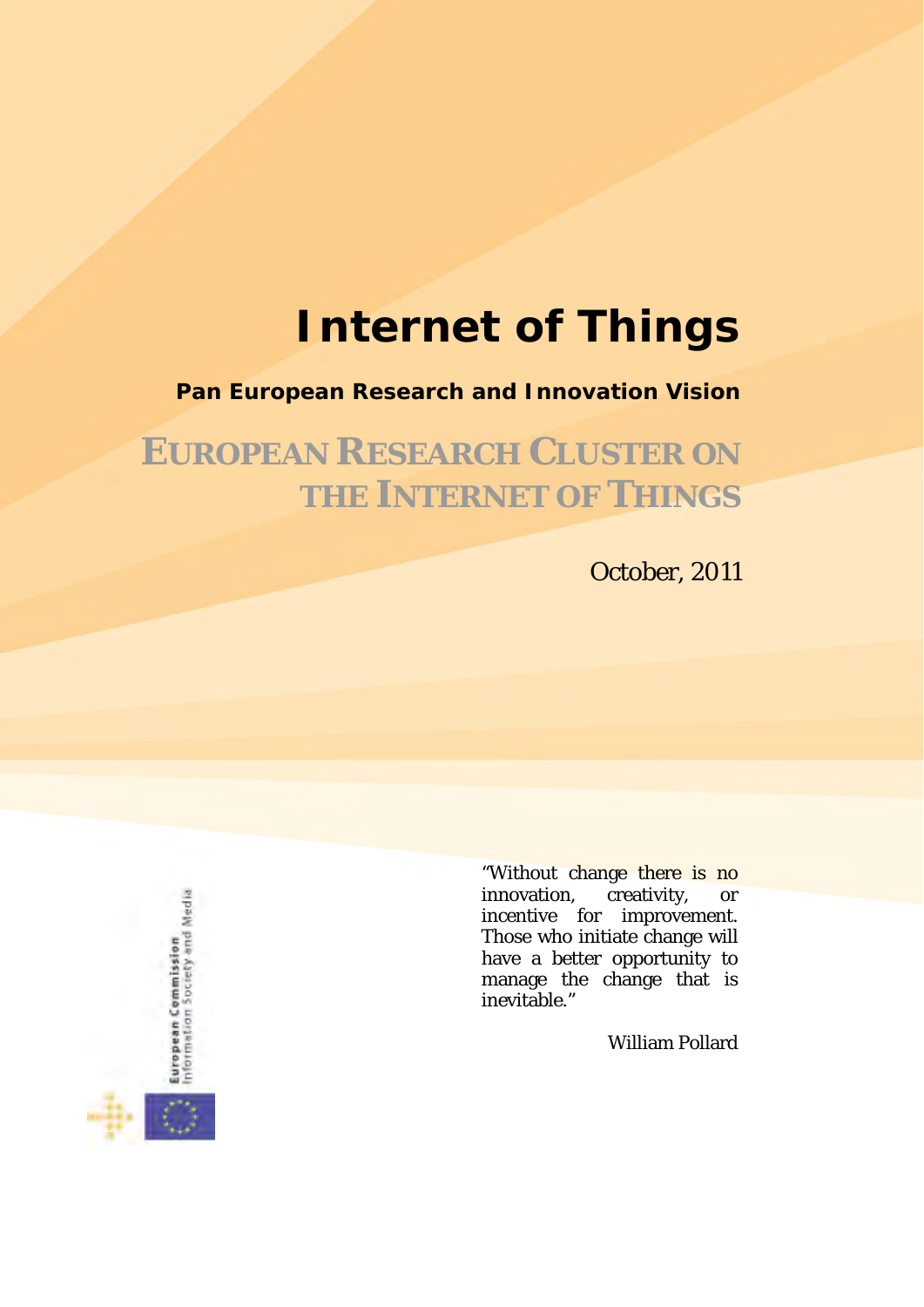

#### **IERC Coordinators:**

Ovidiu Vermesan, Coordinator IERC Cluster, Ovidiu.VERMESAN@sintef.no Peter Friess, Coordinator IERC Cluster, European Commission, Peter.FRIESS@ec.europa.eu

#### **Acknowledgements**

The IERC would like to thank the European Commission services for their support in the planning and preparation of this document. The recommendations and opinions expressed in this document do not necessarily represent those of the European Commission. The views expressed herein do not commit the European Commission in any way.

© European Communities, 2011. Reproduction authorised for non-commercial purposes provided the source is acknowledge.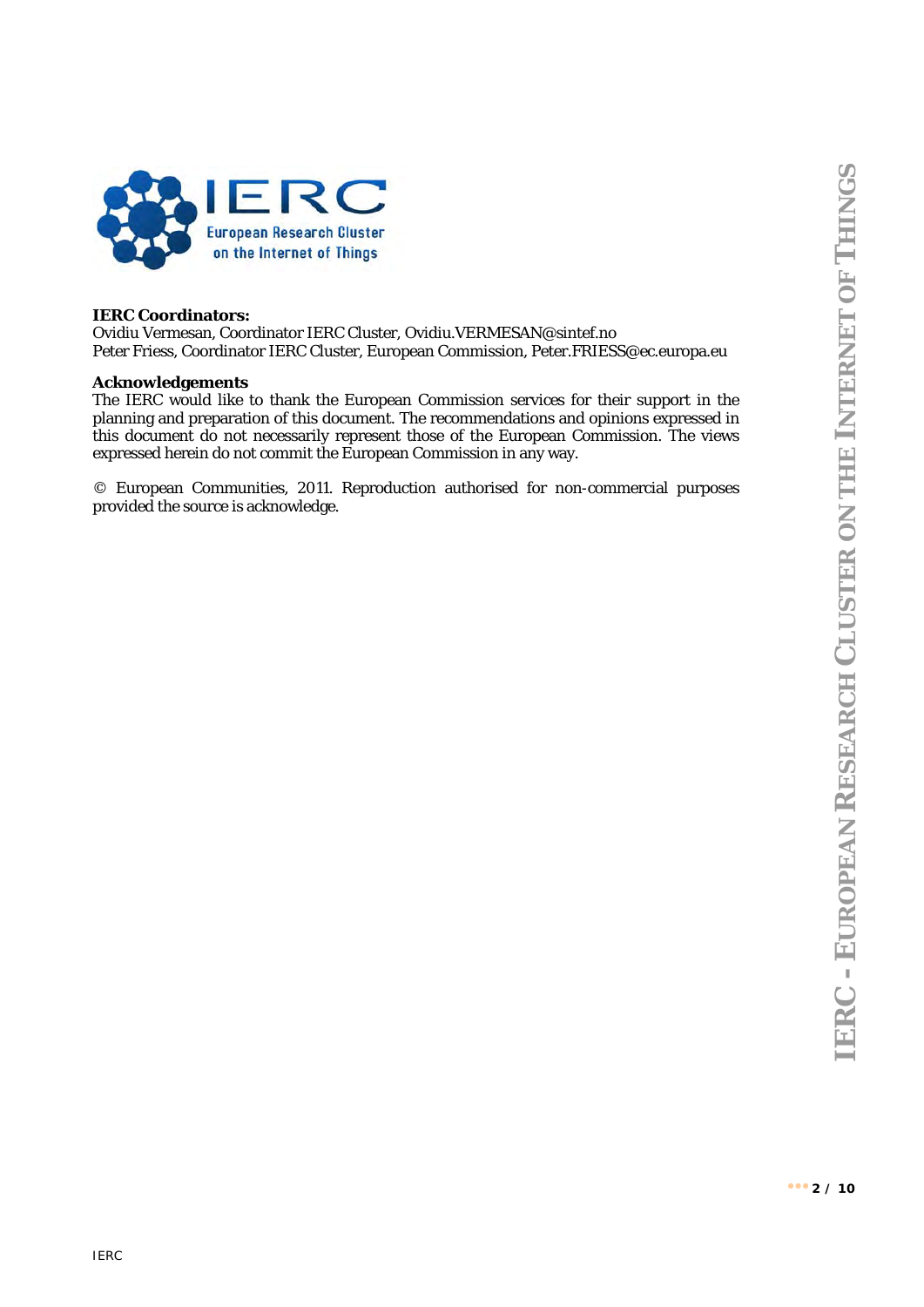## Table of content

| Cross Fertilisation and Integration of IoT Programmes and Initiatives 6 |  |
|-------------------------------------------------------------------------|--|
|                                                                         |  |
|                                                                         |  |
| Internet of Things Research and Innovation Expected Results 10          |  |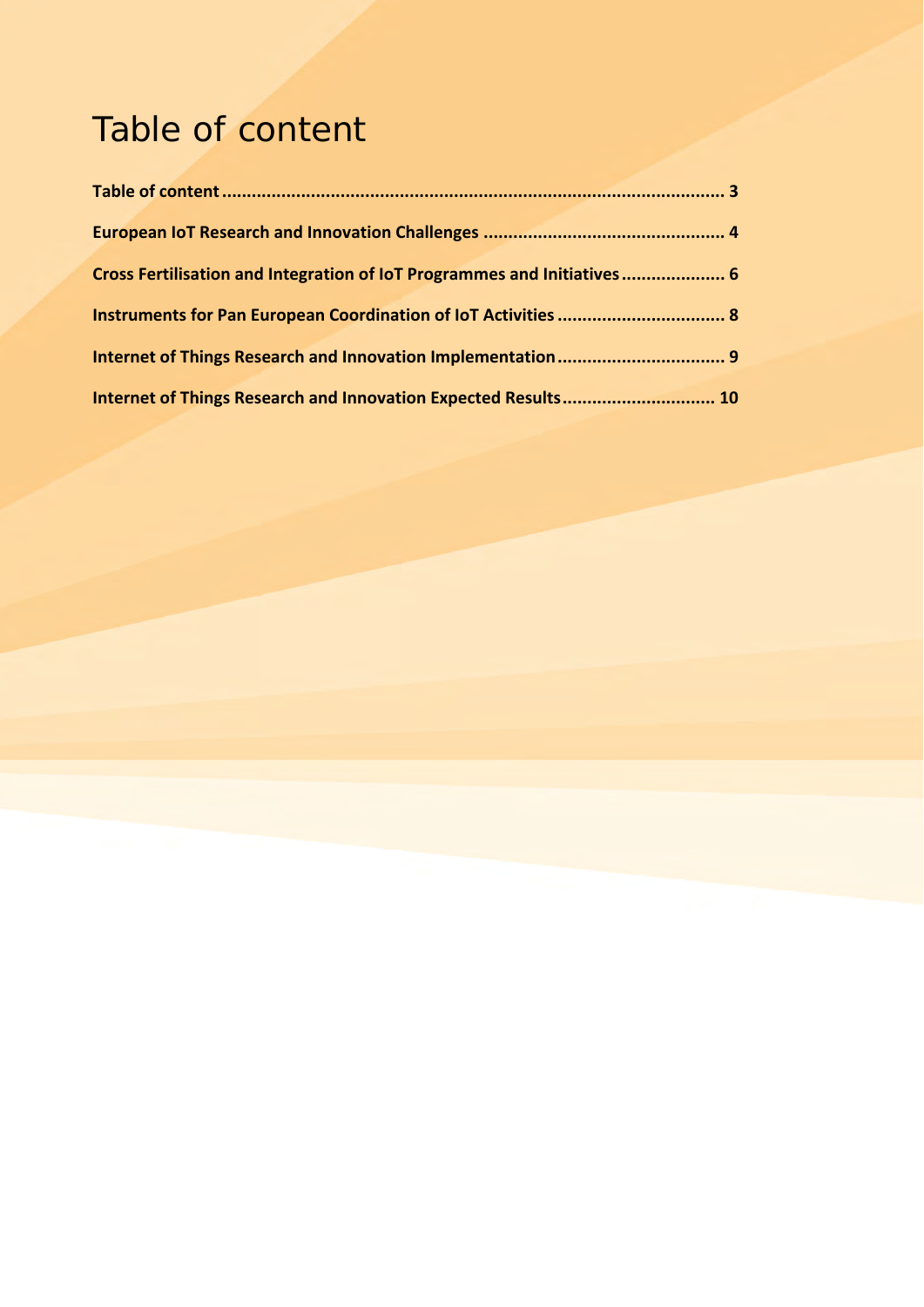#### European IoT Research and Innovation Challenges

The Information and Communication Technology development generates more and more things/objects that are becoming embedded with sensors and having the ability to communicate with other objects, that is transforming the physical world itself into an information and knowledge system.

Internet of Things (IoT) enables the things/objects in our environment to be active participants, i.e., they share information with other stakeholders or members of the network; wired/wireless, often using the same Internet Protocol (IP) that connects the Internet. In this way the things/objects are capable of recognizing events and changes in their surroundings and are acting and reacting autonomously largely without human intervention in an appropriate way.

In this context the research and development challenges to create a smart planet where the physical, digital and virtual worlds are converging to create smart environments that would make energy, transport, cities and many other areas more intelligent are enormous.



The development of certain enabling technologies such as nanoelectronics, communications, sensors, smart phones, embedded systems, cloud computing and software will be essential to support important future IoT product innovations affecting many different industrial sectors.

Today many European projects and initiatives address the Internet of Things technologies and knowledge. Given the fact that the topics can be highly divers and specialized, it exists a strong need for integration of the individual results.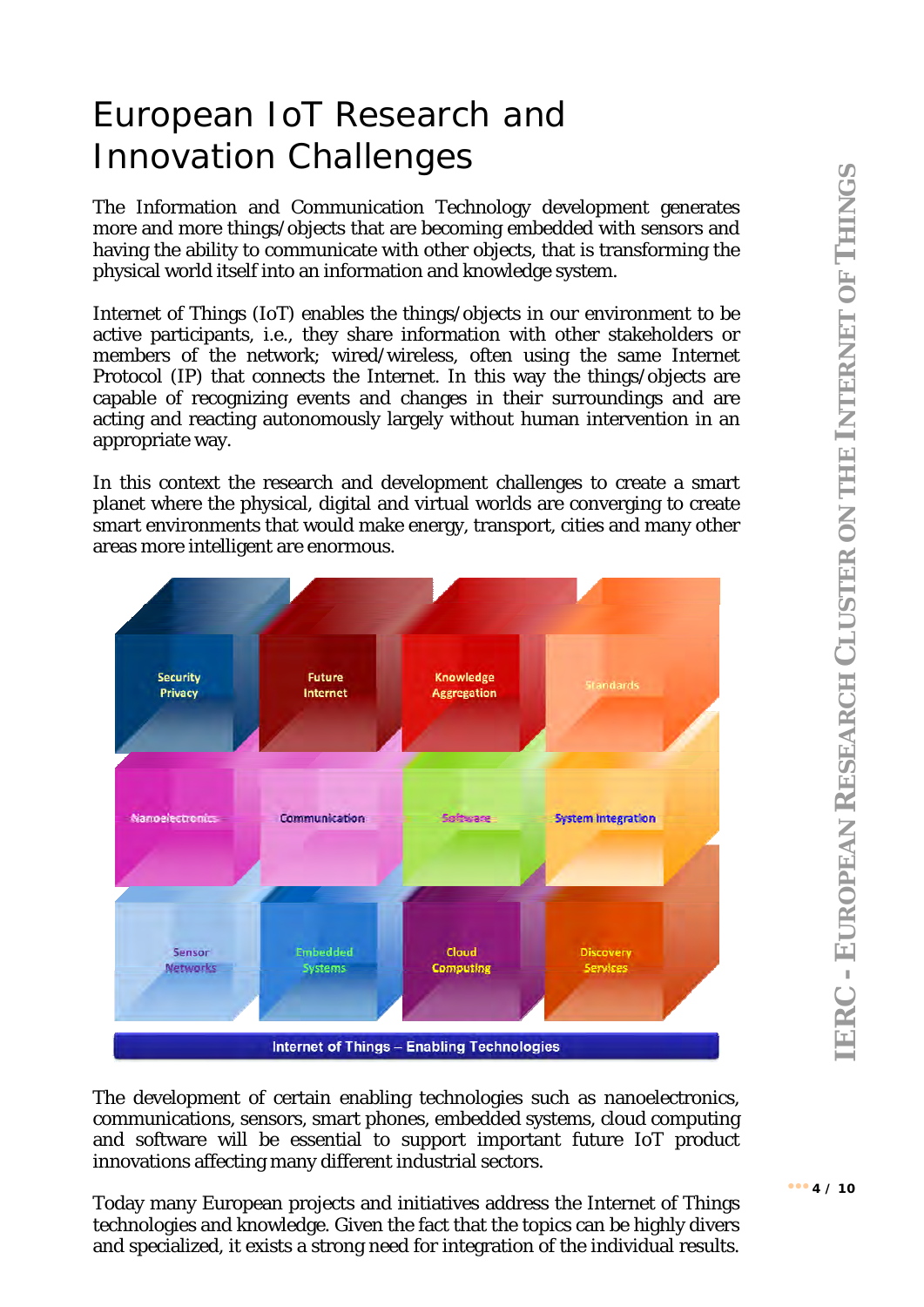Knowledge integration, in this context is conceptualized as the process through which disparate, specialized knowledge located in multiple projects across Europe is combined, applied and assimilated.

The IoT European Research Cluster (IERC) - European Research Cluster on the Internet of Things aims at defining the IoT technology and development research challenges at the European level in the view of global development. IERC brings together the European projects in the field of IoT technology, thus underpinning the basic multidisciplinary science. The rationale for IoT is to address the large potential for IoT-based capabilities in Europe coordinate/encourage the convergence of on-going work on the most important issues - to build a broadly based consensus on the ways to realise IoT in Europe.



The outlook for the future is the emerging of a network of interconnected uniquely identifiable objects and their virtual representations in an Internet alike structure that is over positioned over a network of interconnected computers allows creating a new platform for economic growth.

The major application fields for IoT are the creation of smart environments/spaces and self-aware things (for example, smart transport, cities, buildings, energy, living, etc.) for climate, food, energy, mobility, digital society and health applications.

IERC In this context the new concept of Internet of Energy requires web based architectures to readily guarantee information delivery on demand and to change the traditional power system into a networked Smart Grid that is largely automated, by applying greater intelligence to operate, enforce policies, monitor and self-healing when necessary. This requires the integration and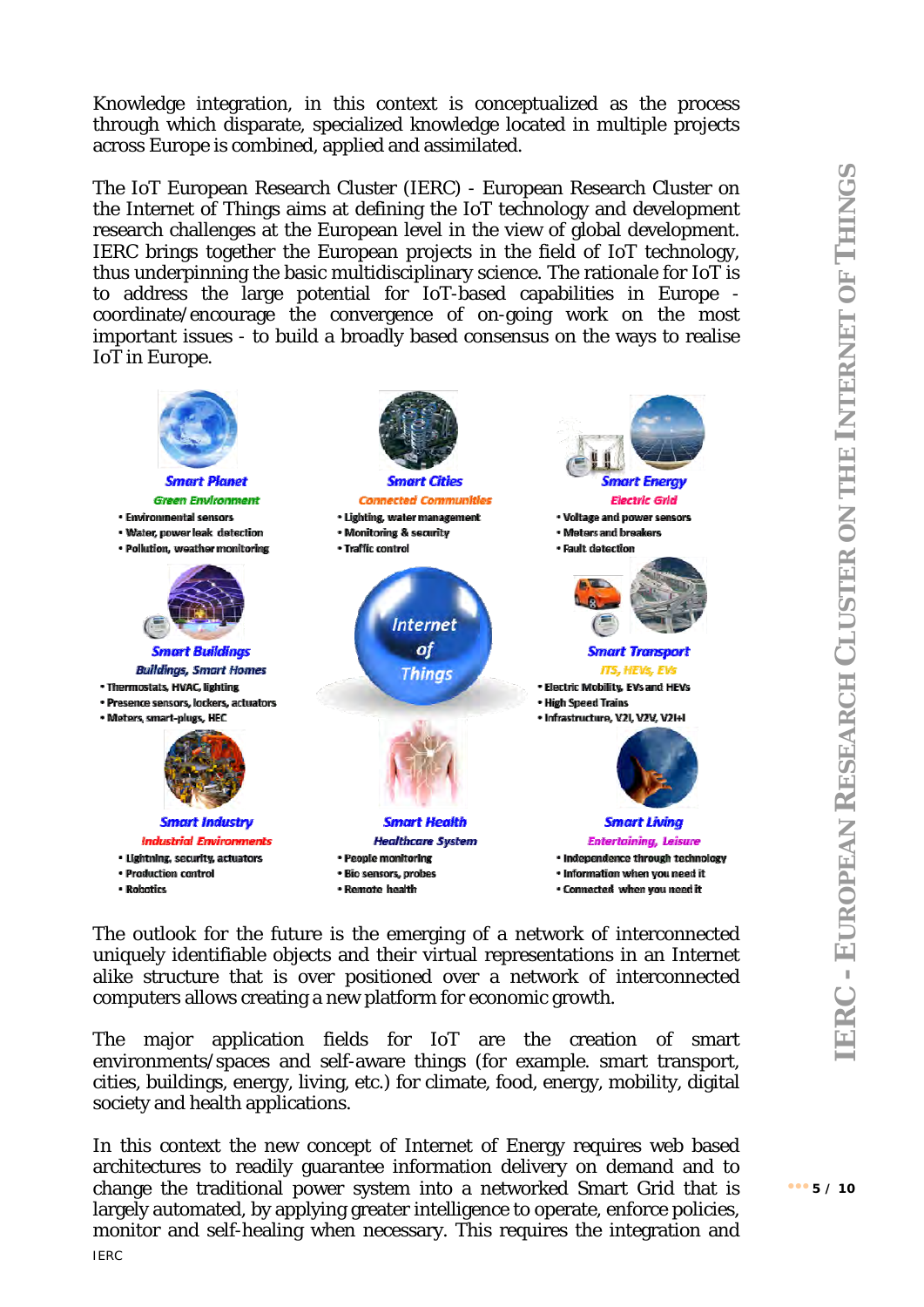interfacing of the power grid to the network of data represented by the Internet, embracing energy generation, transmission, delivery, substations, distribution control, metering & billing, diagnostics, and information systems to work seamlessly and consistently.

This concept would enable the ability to produce, store and efficiently use energy, while balancing the supply/demand by using a cognitive Internet of Energy that harmonizes the energy grid by processing the data, information and knowledge via the Internet. In fact, the Internet of Energy will leverage on the information highway provided by Internet to link computers, devices and services with the distributed smart energy grid that is the freight highway for renewable energy resources allowing stakeholders to invest in green technologies and sell excess energy back to the utility.



The Internet of Energy applications are connected through the Future Internet and "Internet of Things" enabling seamless and secure interactions and cooperation of intelligent embedded systems over heterogeneous communication infrastructures.

#### Cross Fertilisation and Integration of IoT Programmes and Initiatives

In the area of IoT, Europe is addressing the competitiveness in the context of globalisation. The technological specialisations built up over decades are transforming rapidly. In the area of IoT the IERC is focusing on increasing the link of projects, companies, organizations, people and knowledge at European level as a way of making projects more innovative and competitive.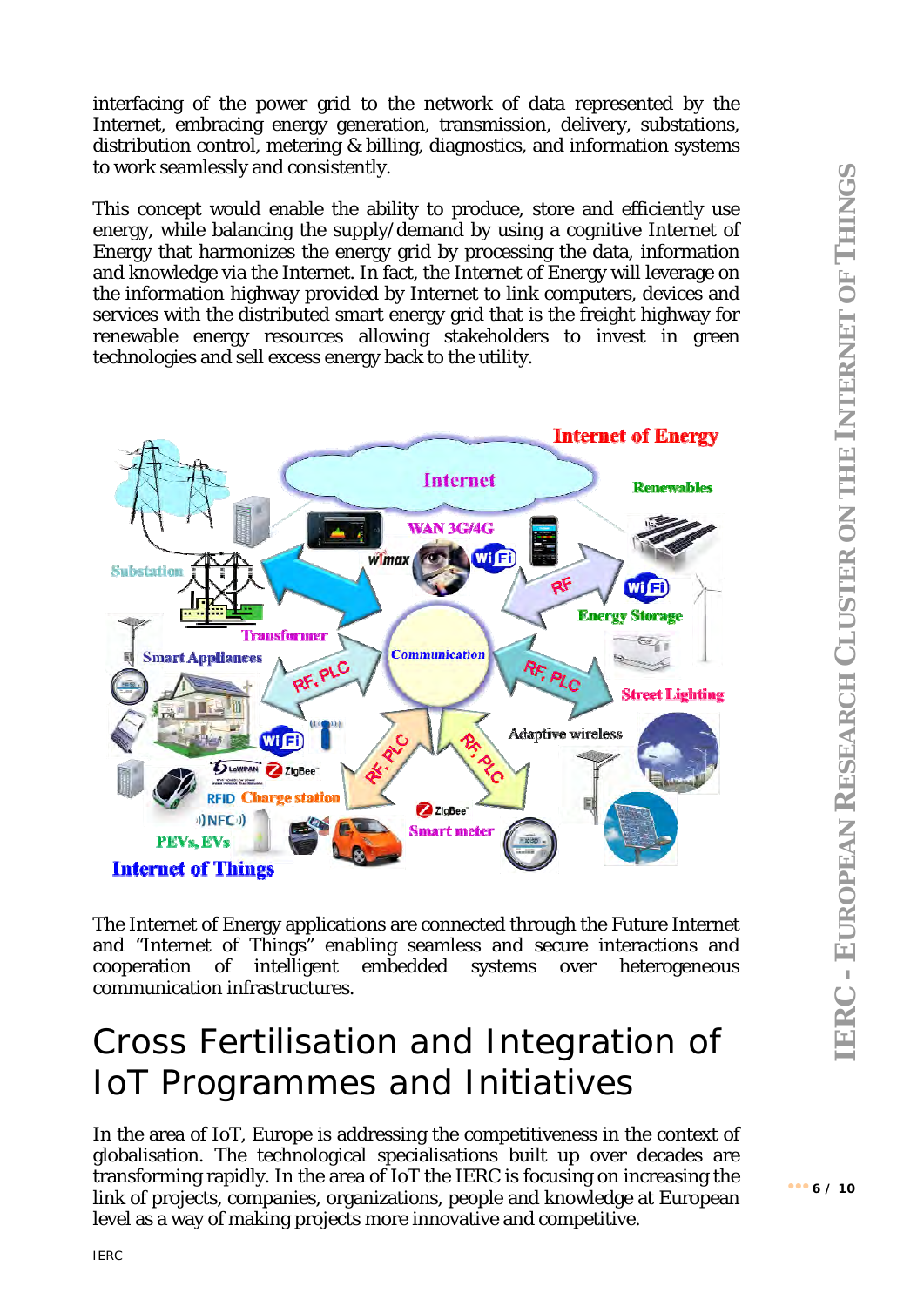$... 7 / 10$ 

This new approach is visible across a number of different policy fields implemented by the IoT Cluster. One of them is the creation of common activity chains (ACs) to favour close cooperation between the IoT Cluster projects and to form an arena for exchange of ideas and open dialog on important research challenges.

The activity chains are defined as work streams that group together partners or specific participants from partners around well-defined technical activities that will result into at least one output or delivery that will be used in addressing the IERC objectives.

Evolutions in the global environment and evolutions in national policy, science and technology policy and industrial/enterprise policy are converging on the objective of supporting these linkages at the national level. One of the vehicles proposed by the IoT Cluster in order to achieve a real pan European coordination and cooperation is to support the national cluster liaison with "national value creation networks/clusters, innovation/research incubators" (concentrations of projects and supporting actors financed by the national public authorities) in every European country.



The creation of national IoT value creation networks/clusters, innovation/research incubators linked with the IERC will allow a better coordination of knowledge-producing projects in the area of IoT at the national level with inter-linkages among different countries and cooperation at the European level through the integration with the IERC.

This liaison concept will help strengthen and replicate the success factors that achieved by specific projects in the area of IoT and will be an instrument that can help promote exchange of ideas, solutions, results and validation of these among different projects at national and European level. In the new global environment with increased competition and scares financial resources this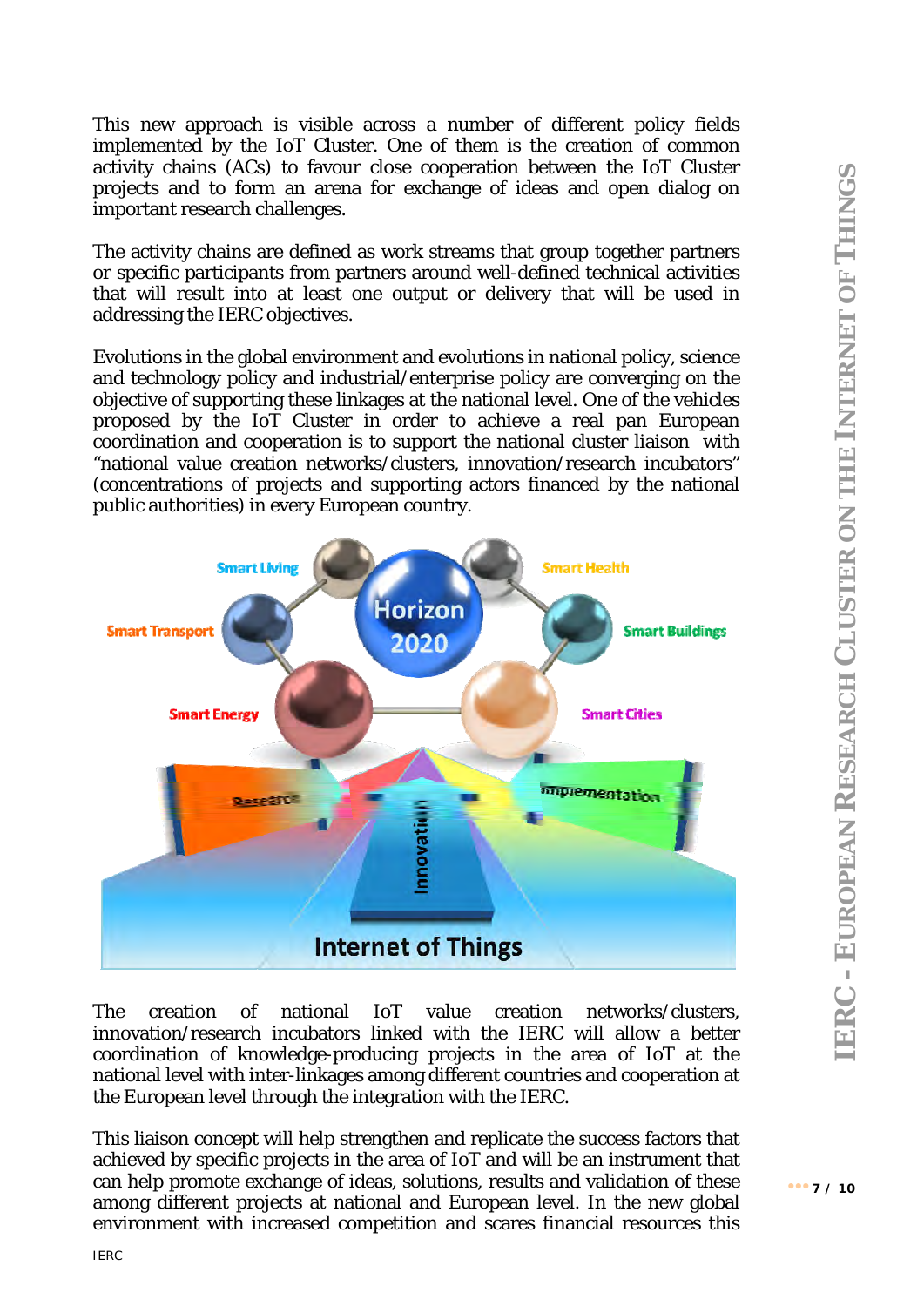approach is a convenient and pragmatic organising principle at the European and national level by which to focus resources and build cooperation, partnerships and avoid duplicate the efforts.

IoT is considered in the global context and in order to compete globally Europe has to use the enormous potential existing in the synergies among national science and technology programmes and the European programmes by favouring a multi-sector approaches towards policies that push for cooperative, multi-projects and often integration of national-based and European activities in order to achieve the ultimate goal of improving competitiveness and innovation capacity in the area of IoT.

This approach provides a more transparent, inclusive and competitive framework for efforts to strengthen European IoT research efforts and Entrepreneurship and Innovation Programmes and will allow easier the involved SMEs that are participants in the national programmes.

#### Instruments for Pan European Coordination of IoT Activities

The instruments proposed by the IERC to create and integrate the national projects into a common European framework are of five distinct types:

- Engagement of national public funding authorities and the national actors actively involved in the area of IoT,
- Creation of national value creation networks/clusters, innovation/research incubators" (concentrations of projects and supporting actors financed by the national public authorities) in the respective European country,
- Integration and liaison of the national activities with the IERC
- Common/collective exchange of ideas through the IERC activity chains including European strategic research agenda for IoT
- Creation of larger-scale collaborative research and innovation initiatives in specific selected area that requires a certain critical mass in order to be successful.

The knowledge is created through innovative processes, and research/innovation is a critical input into those processes and through an increased pan European coordination in the area of IoT will allow the promotion and preservation of future national and European corporate competitiveness.

The IERC promotes in this way the integration of technological, structural, national system of innovation under one framework where the active participants in the system are European and national companies, universities, academic research institutions, private and public-sector educational facilities involved in projects addressing the IoT technology.

IERC The common framework will help the efforts of the researchers involved in these IoT projects to generate new ideas, to pass on their knowledge, and to translate it into marketable IoT products/services/concepts, with all the surrounding circumstances of research and innovation in the area of IoT. This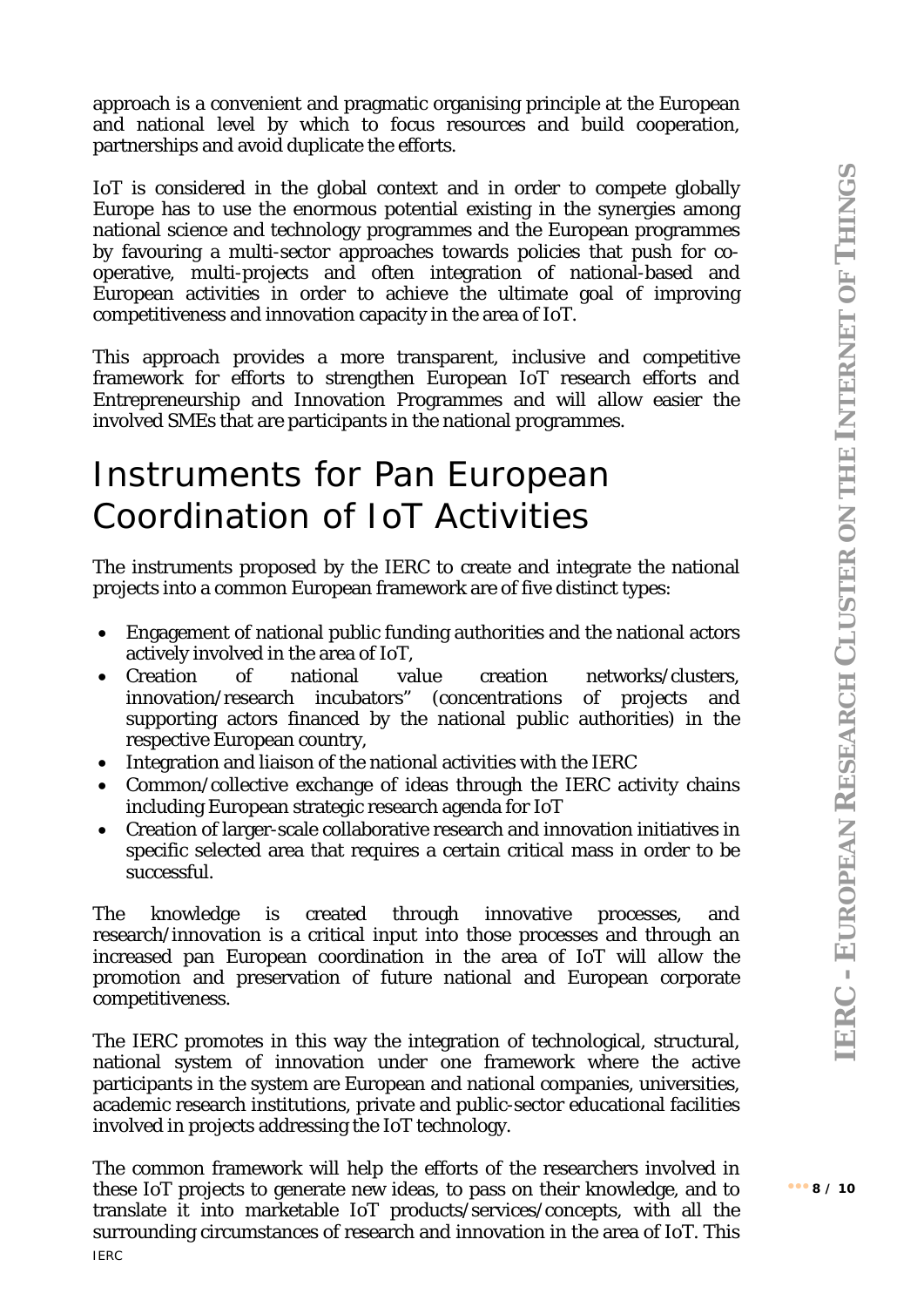common framework and integration concept for IoT activities at national and European level is in line with the overall strategy of the European research Cluster on the Internet of Things.

It builds on the ideas put forward by the Cluster Strategic Research Agenda and extensive discussions among the Cluster projects on overall priorities for Horizon 2020 – the Framework Programme for Research and Innovation and shows how the framework programme could support the research and innovation objectives of the Europe 2020 strategy and the Framework Programme for Research and Innovation and connects/coordinates the new framework programme with national initiatives.

The concept creates a real integrated funding system and coordination of technical activities.

### Internet of Things Research and Innovation Implementation

IoT research and innovation activities should be interlinked and integrated across Horizon 2020 Framework Programme for Research and Innovation. These innovation activities must address important IoT advancements such as infrastructure development, standardisation, education programmes and measures to support important industrial sectors or innovation-conducive environments such as smart cities or regions.



The integration and coordination between the European programmes and national initiatives in the area of IoT offers the needed innovation-oriented, industry-driven approach as an integral part of Horizon 2020 Framework Programme for Research and Innovation where the involvement of SMEs as drivers of innovation is ensured.

This facilitates dissemination of the IoT knowledge and technology transfer including applications that address social and societal challenges.